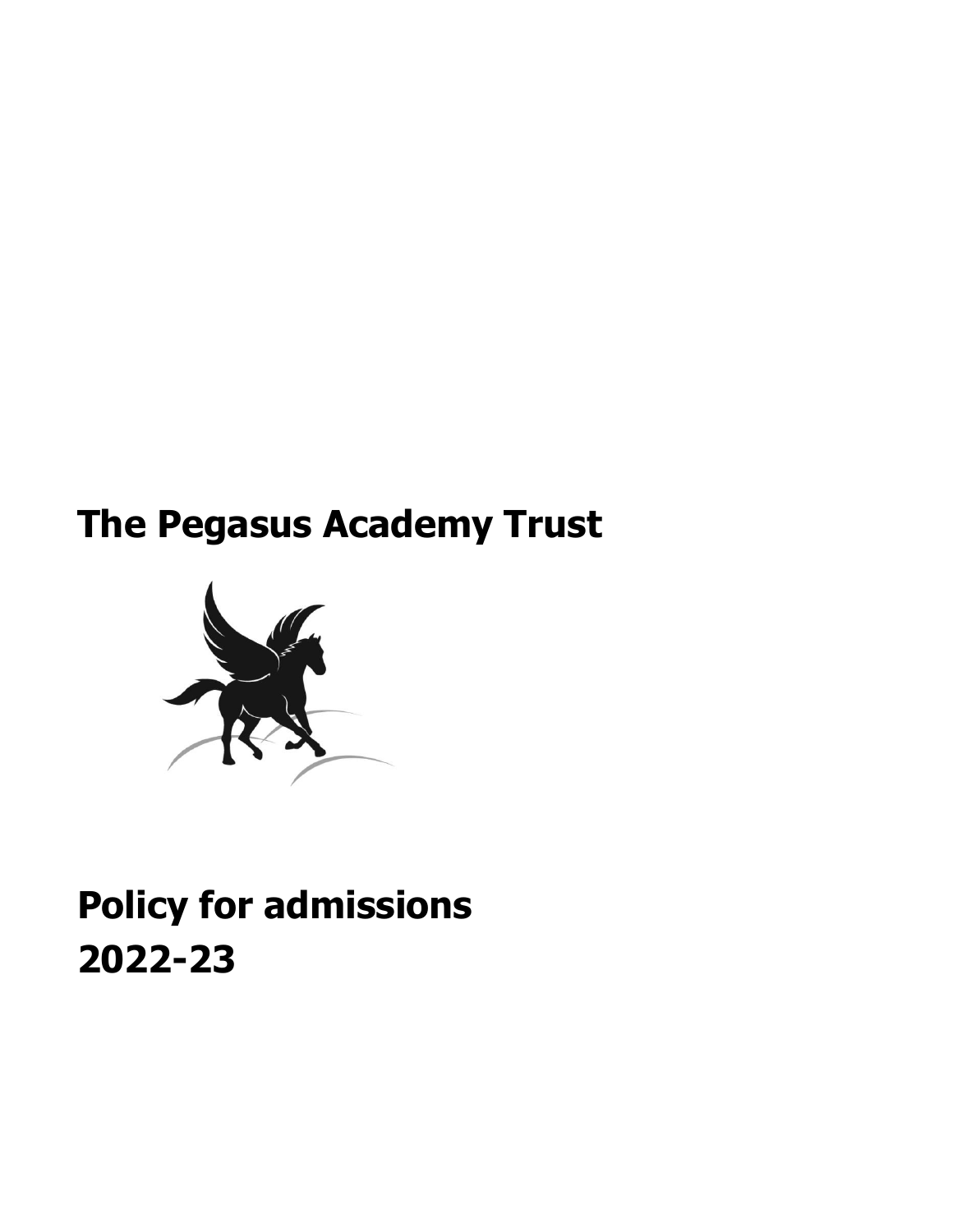## **Admissions Policy**

### **1. Introduction**

- 1.1 The Pegasus Academy Trust (PAT) was formed in April 2011 and is a company limited by guarantee (Company number 07542114) whose primary purpose, stated in its articles of association, is 'to advance for the public benefit education in the United Kingdom, in particular but without prejudice to the generality of the foregoing by establishing, maintaining, carrying on, managing and developing schools ("the Academies") offering a broad and balanced curriculum.
- 1.2 The company is run by a Board of Directors.
- 1.3 The Directors of The Pegasus Academy Trust are the admission authority for the schools listed below.
- 1.4 The Pegasus Academy Trust is currently responsible for five schools:
	- Beulah Infant School;
	- Cypress Primary School;
	- Ecclesbourne Primary School;
	- Whitehorse Manor Infant School:
	- Whitehorse Manor Junior School.
- 1.5 Admission to each school within the Trust is run separately but to a common set of criteria set out in section '2' below.
- 1.6 The Pegasus Academy Trust has agreed to a funding agreement with the Department for Education (DfE) stating that 'the company will act in accordance with all relevant provisions of the School Admissions Code and the School Admission Appeals Code published by the Department for Education as they apply at any given time to maintained schools and with equalities law and the law on admissions as they apply to maintained schools'.

#### **2. Places available**

- 2.1 There are 60 places available in each year group at Beulah Infant School, 90 at Cypress Primary School, 60 at Ecclesbourne Primary School and 120 at Whitehorse Manor Infant and Juniors Schools: 90 on the Whitehorse Road site and 30 at the Brigstock Road annexe.
- 2.2 The Pegasus Academy Trust is therefore able to offer a total of 330 reception places each academic year.

#### **3. Admission criteria**

- 3.1 Staff at PAT have no influence over how places are allocated and it is the wish of the Directors that the schools run by PAT remain local schools serving the local community regardless of ability or religious belief.
- 3.2 If the number of applications for a school is higher than the number of places available, the allocations will be made in the following order. After the admission of children with an Education, Health and Care plan where a school is named on the plan, the criteria will be applied in the order in which they are set out in paragraph 3.3 below.
- 3.3 In the event that the number of applications from children in the attached infant school should exceed the number of places available in the junior school, decisions on the allocation of places will be made in accordance with the admission criteria listed below.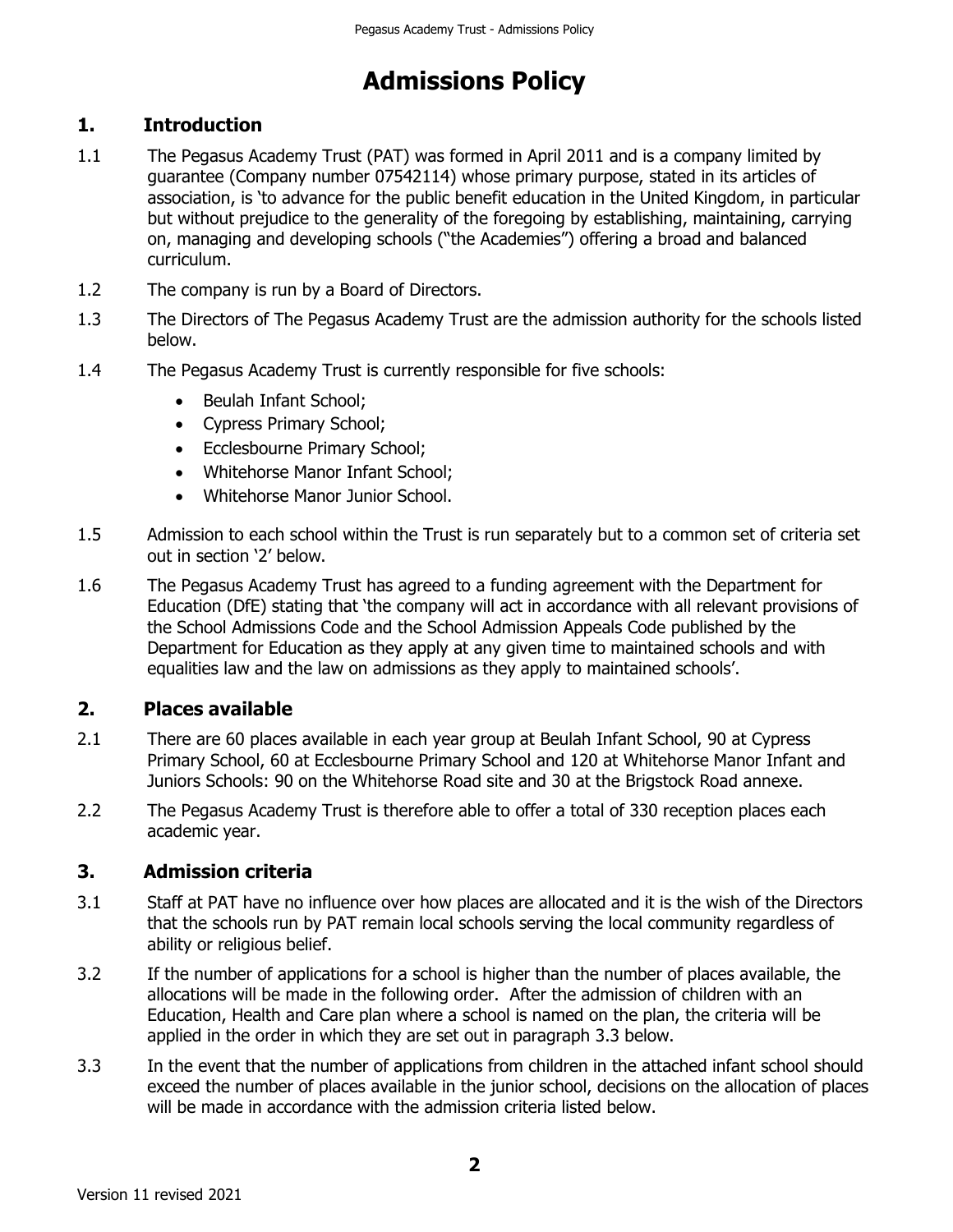- 3.4 **Looked After Children** or previously Looked After Children (see Note 1).
- 3.5 **Infant to junior transfer:** Where applicable, priority in the allocation of Year 3 places for children transferring from infant to junior school will be given to those children in attendance at the attached infant school.
- 3.6 **Siblings:** Children with a brother or sister who will be in attendance at the school or attached Infant or Junior School at the time of enrolment of the new pupil (see Note 2).
- 3.7 **Medical:** Pupils with serious medical reasons for needing to attend a particular school within the Trust. A serious medical condition of a parent which would prevent them taking their child to school may also be relevant (see Note 3).
- 3.8 **Children of staff** at the school (see Note 4).
- 3.9 **Distance:** Priority will be given to pupils living nearest to the school as measured in a straight line (see Notes 5 and 6). Distance will be used as a tiebreaker for each oversubscription criterion. Where distance is the same for pupils; then lots will be drawn (see Note 9).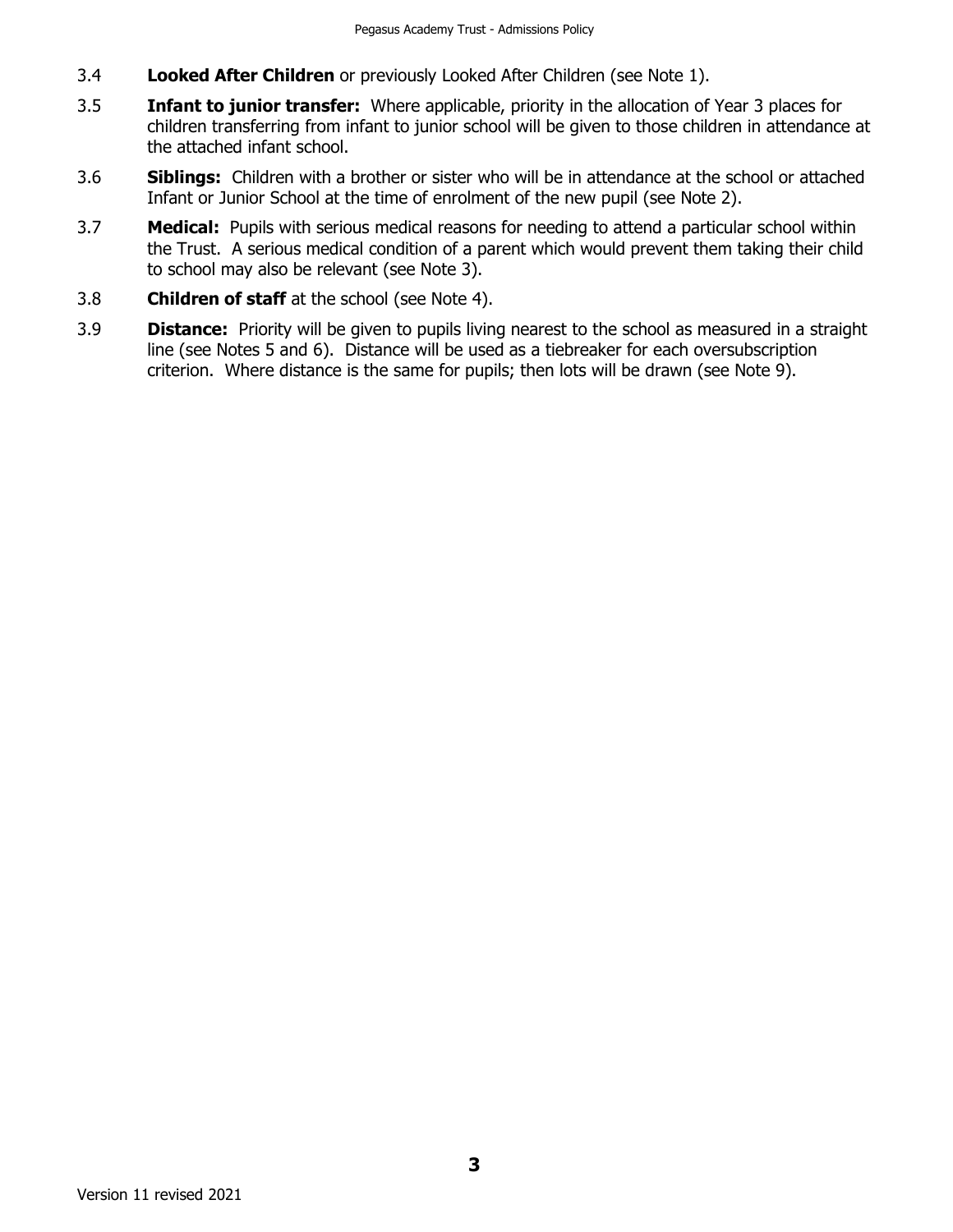### **4. Notes for clarification**

- 4.1 **Note 1.** Looked after Children are children in public care at the date on which the application is made. If an application is made under the looked after criterion, it must be supported by a letter from the relevant Local Authority Children's Services Department. Previously Looked after Children are children who were looked after but ceased to be so because they were adopted or subject to a child arrangement order or a special guardianship order.
- 4.2 **Note 2.** A sibling is defined as a brother or sister, half brother or sister, step brother or sister, foster brother or sister or adopted brother or sister whose main residence is at the same address.
- 4.3 **Note 3.** The medical reasons must be verified by a doctor or consultant and declared at the time of application if known at the time. Claims for priority of admission on medical grounds will not be considered if submitted after a decision on the original applications has been made. Decisions on priority of admission on medical grounds will be made on the basis of recommendations of the Trust's nominated medical advisor. The application must be supported by a letter from a hospital consultant and/or the Family's GP."Parent" is defined as the father, mother, foster father, foster mother, legal guardian or the person who has full parental responsibility for the child. The medical needs of the parent **will only be taken into account where the school is the nearest school to the child's home**, where "Home" is defined in Note 5 and distance is defined in Note 6.
- 4.4 **Note 4.** Where the employee is any teaching or non-teaching member of staff employed by PAT. The staff member must have been employed for a continuous period of two years prior to the application date on which the child would be admitted to the school. It may also include a member of staff who is employed by PAT to fill a vacant position for which there is a demonstrable skill shortage identified and minuted by the appropriate Academy Council.
- 4.5 **Note 5.** "Home" is defined as the address where the child normally resides as their only or principal residence. Addresses involved in child minding (professional or relatives) are excluded. Parents will be asked to provide documentary evidence to confirm an address and parental responsibility. The Trust should be notified of changes of address immediately. Failure to do so could result in the child being denied a place at a preferred school.
- 4.6 **Note 6.** The distance will be measured in a straight line from the child's home address to the designated entrance(s) of the school using a computerised measuring system (GIS) and geographical reference points as provided by the National Land and Property Gazetteer (NLPG). Those living closer to the school will receive higher priority. If a child lives in a shared property such as flats, the geographical references will determine the start point within the property boundaries to be used for distance calculation purposes.
- 4.7 **Note 7.** Childminding factors cannot be taken into account when allocating places at PAT schools. Parents of children attending the nursery class at an infant or primary school must still apply in the usual way. These children are not guaranteed a reception class place at the school.
- 4.8 **Note 8.** Twins/triplets or other multiple births. Where a parent applies for entry into the same year group for more than one child and there are not enough places available for all the siblings then provided there is a place for at least one of the siblings then the remaining siblings will be offered places at the school.
- 4.9 **Note 9 'Tiebreaker'.** Distance will be used as a tiebreaker for each oversubscription criterion. Where distance is the same for pupils; then the ultimate tiebreaker will be drawing lots.
- 4.10 **Note 10.** Child's permanent address. The child's address should be that of the child's permanent place of residence. A business address, work place address, or childminder's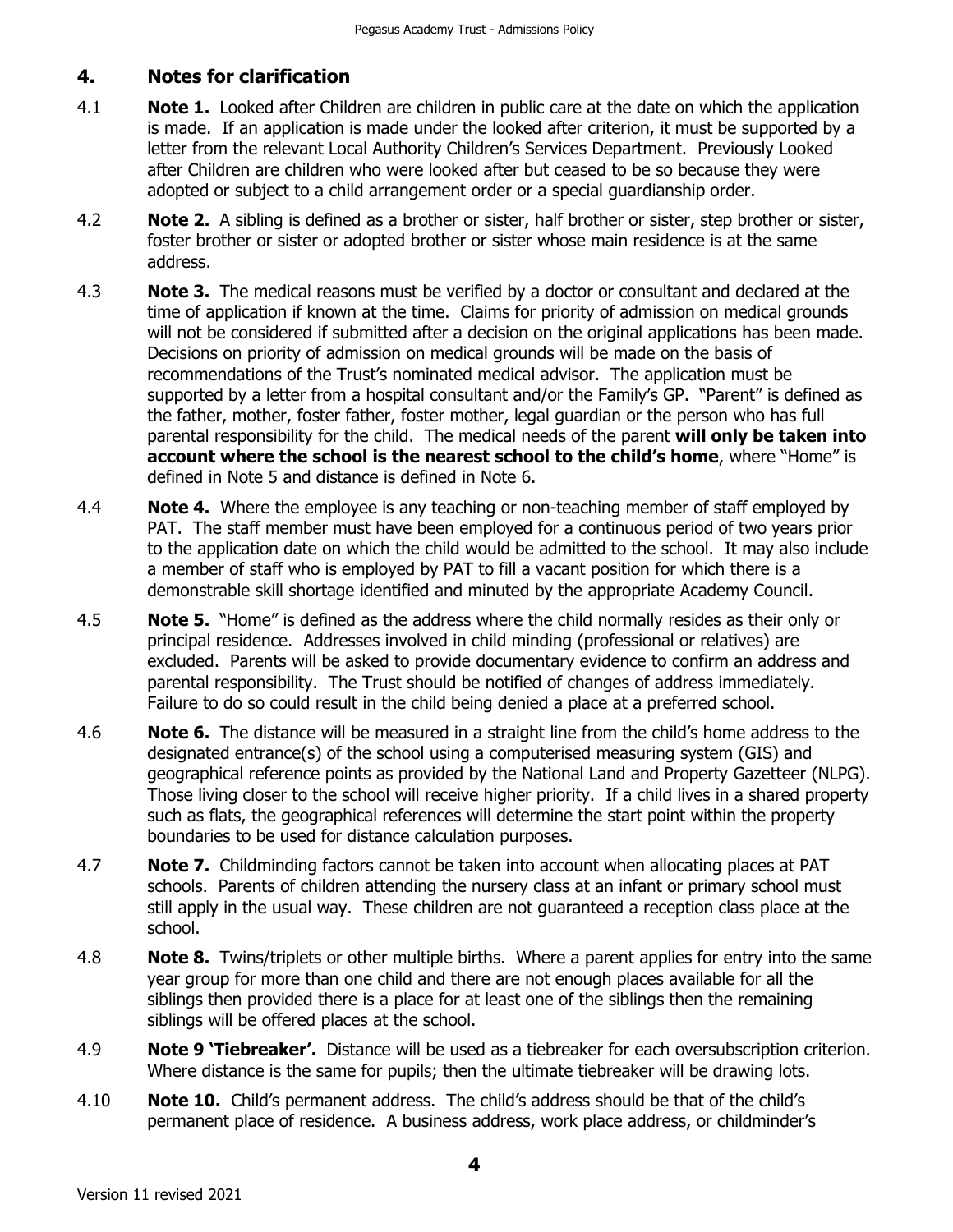address will not be accepted. A relative or carers address can ONLY be considered if those person(s) have legal custody of the child. In these circumstances, evidence of legal custody/parental responsibility i.e. a court order must be supplied. If your child is attending a nursery class attached to an infant or primary school, you MUST still apply. There is NO automatic transfer. An application must be submitted by the closing date and your child must meet the published admissions criteria of the school to be offered a place.

- 4.11 **Note 11.** Shared custody. If parents share custody of the child, the address given should be that of the parent with whom the child spends most of the school week, which will be the address where child benefit is payable. Only one application per child can be accepted. If the address of the parent differs from that of the child, a written explanation must be submitted with the application. Custody issues cannot be resolved by PAT.
- 4.12 **Note 12.** Change of address. Changes of address will only be considered where PAT receives the following, independent evidence:
	- a) Letter from a solicitor confirming the exchange and completion of contract for the new place of residence or a signed tenancy agreement in the case of a rented property.

### **5. Waiting lists**

5.1 Waiting lists will be maintained for one academic year (September to September) for oversubscribed schools. A child's position on the waiting list will be determined in accordance with the admissions criteria and will not take account of the date on which the application was made. A child's position on a waiting list can go down as well as up dependent on the application criteria of those joining the waiting list.

### **6. Transfer from Infant to Junior School**

6.1 Priority in the allocation of Year 3 places for children transferring from infant to junior school will be given to those children in attendance at the attached infant school. In the event that the number of applications from children in the attached infant school should exceed the number of places available in the junior school, decisions on the allocation of places will be made in accordance with the admission criteria listed at paragraph 3.1 of this document. Please note that the process for junior school admissions is set out in Croydon's 'Pan London' Primary Co-ordinated Admission Scheme.

#### **7. In-year applications and admissions**

7.1 To apply for a place at one of the schools within The Pegasus Academy Trust outside the normal admissions' round it is necessary to complete Croydon's in-year application form, naming the school of preference. This should then be submitted to Croydon LA's Department for Primary Admissions with any supporting evidence.

#### **8. Admission of children outside of normal age group**

- 8.1 Parents and carers may request that their child is exceptionally admitted outside of their normal age group. Any request must be made in writing to the Directors of the Trust who will decide whether or not the individual child's circumstances make this appropriate on educational grounds.
- 8.2 It is the expectation of the Directors that a child is educated alongside his/her age equivalent peers, in almost all cases. We would strongly advise that all children enter into their normal year group. The responsibility for addressing individual educational needs lies with the Trust through an appropriately differentiated and enriched curriculum.